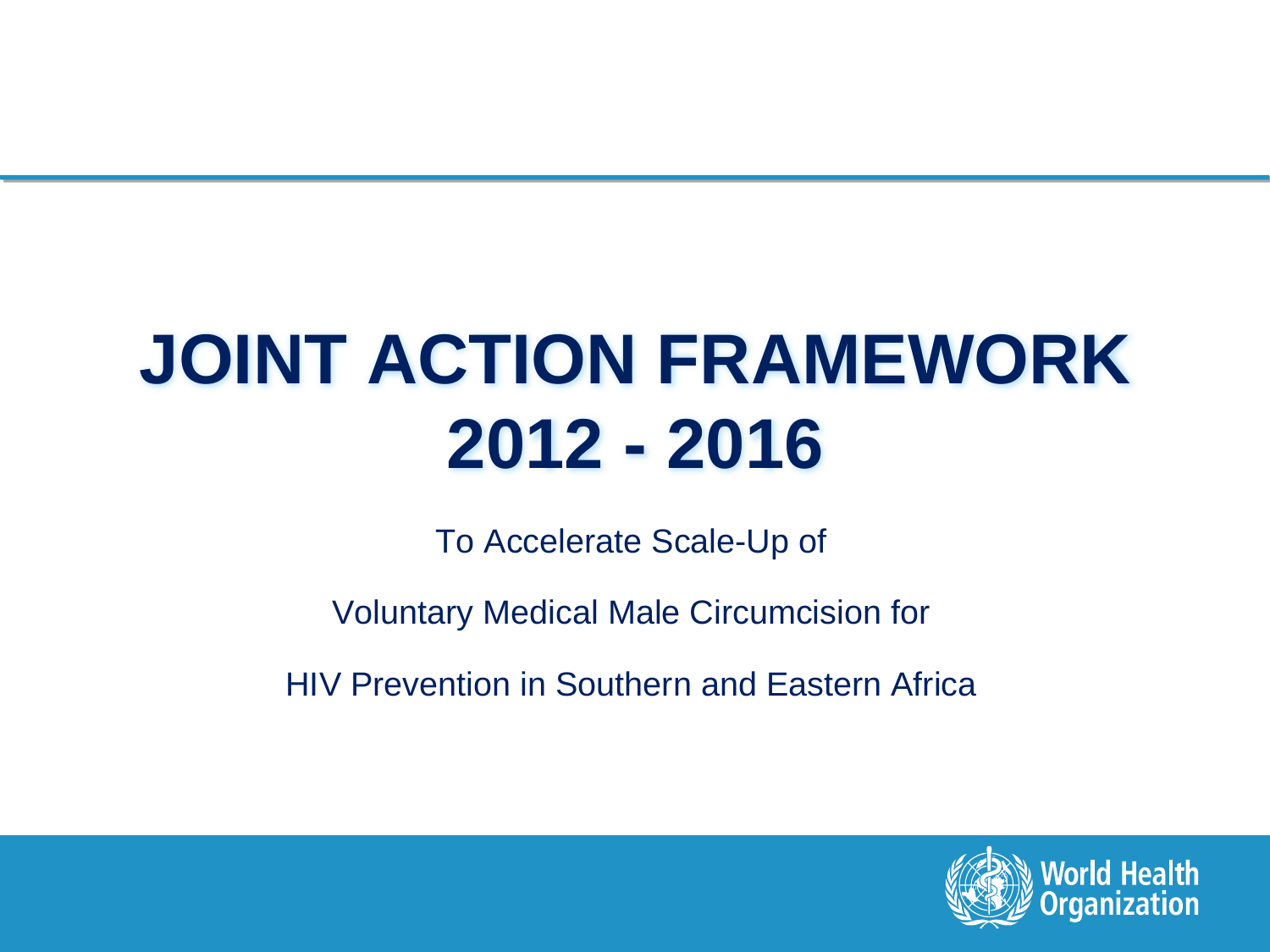**Joint Strategic Action Framework to Accelerate the Scale-Up of Voluntary Medical Male Circumcision for HIV Prevention in Eastern and Southern Africa** 

2012-2016





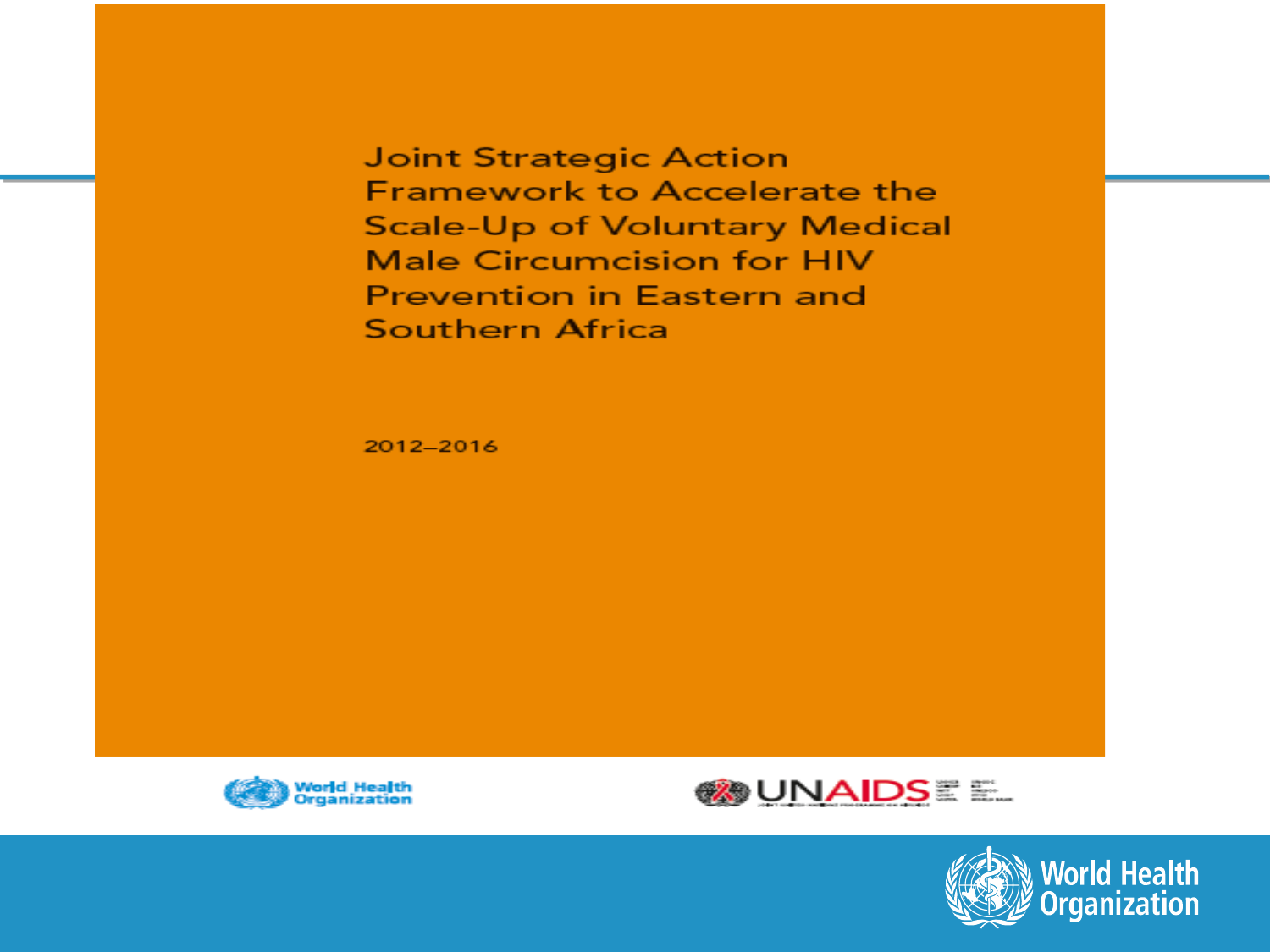### **Purpose and Approach**

- 5-Year joint strategy among diverse global, regional and county-level stakeholders to accelerate MC scale-up
- To guide key stakeholders to collaborate and cooperate towards common goals: country ownership, expanded coverage, contribute to getting to '0' infections
- Covers "catch-up" phase (i.e., reach optimal coverage for adult males) and "sustainability" phase (i.e., reach adolescents as they age in, and integrate routine offer of MMC in early infant care)

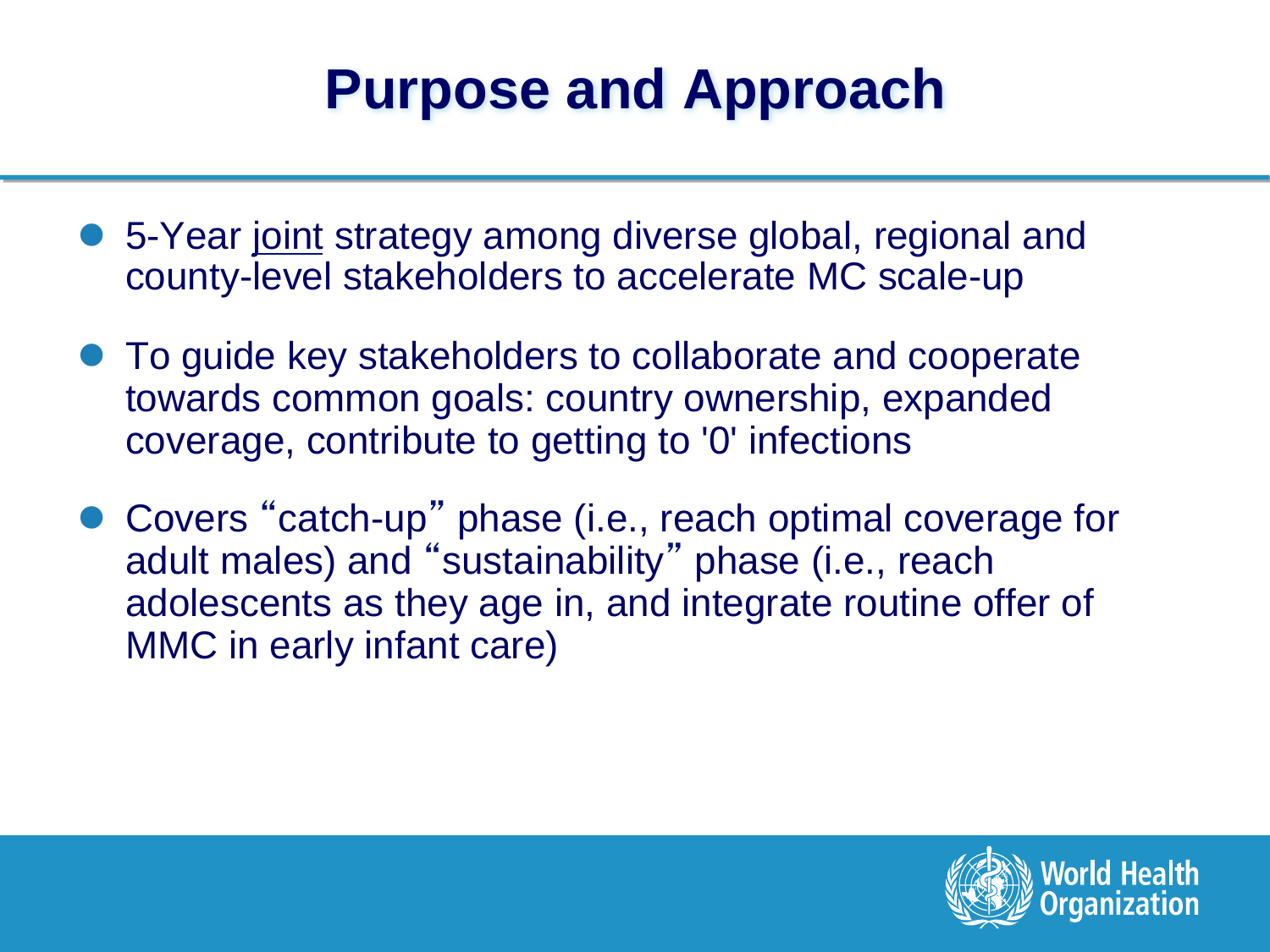### **Rationale**

- l Three clinical trials in ESA demonstrated VMMC reduced female-to-male transmission by 60%
- Benefits confirmed in populations based study in Orange Farm, RSA (reduced incidence among circumcised males by 76%)
- Offers lifelong, substantial, but partial, protection
- Potential long-term benefit for women by reducing number of HIV+ men
- Cost savings: 80% VMMC coverage in 14 priority countries would save US\$20 billion through 2025 and reduce HIV incidence by 30-50%

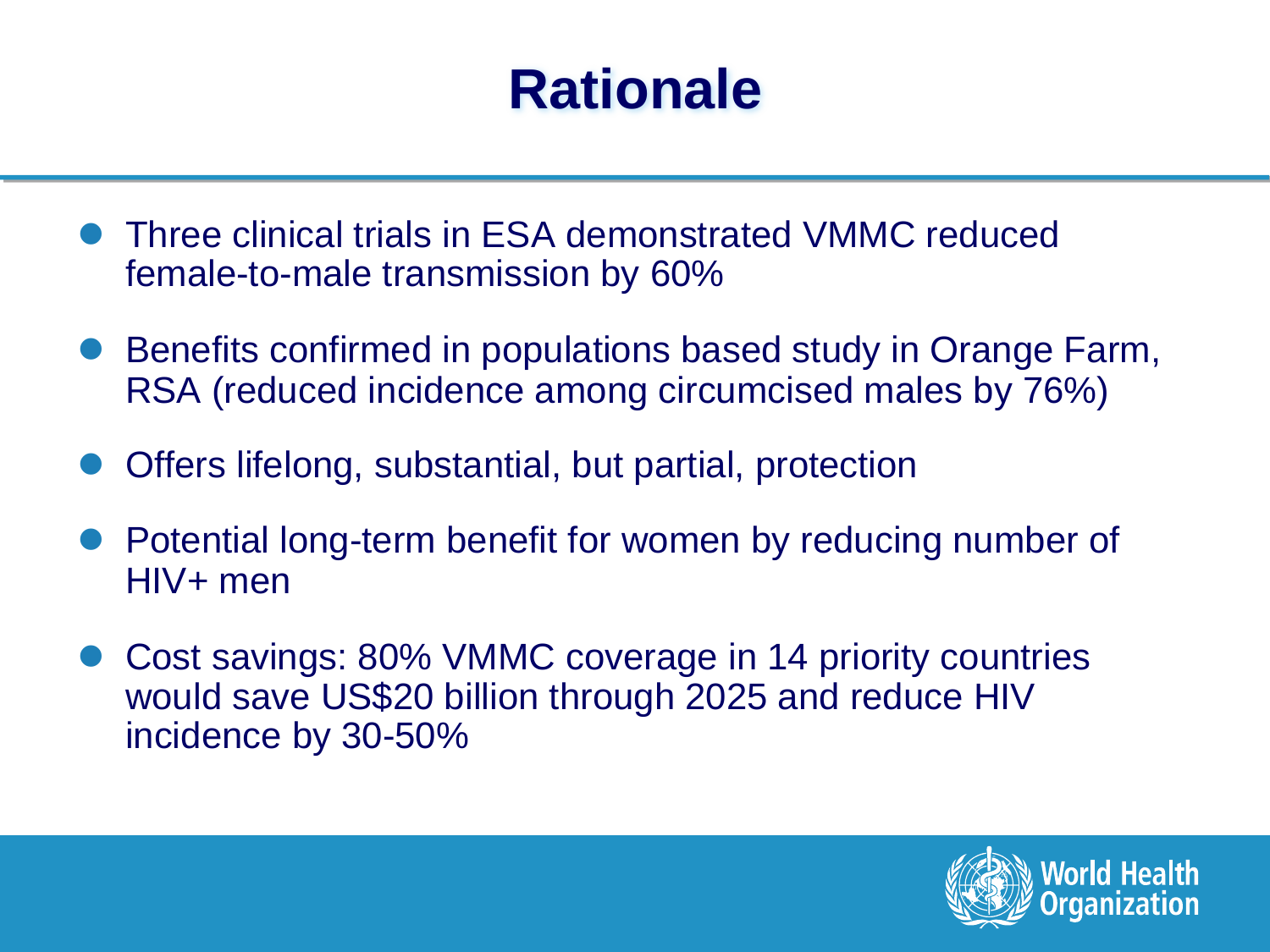### **Current Situation**

- Modest scale-up in most countries at about 7% towards 80% target (est.1,451,505 VMMCs by end of 2011 in priority countries)
- Progress in most countries on developing programmes including national policies and strategies
- Leadership and advocacy for MMC visible
- l Normative guidance and tools available
- Financial and technical support made available through diverse organizations

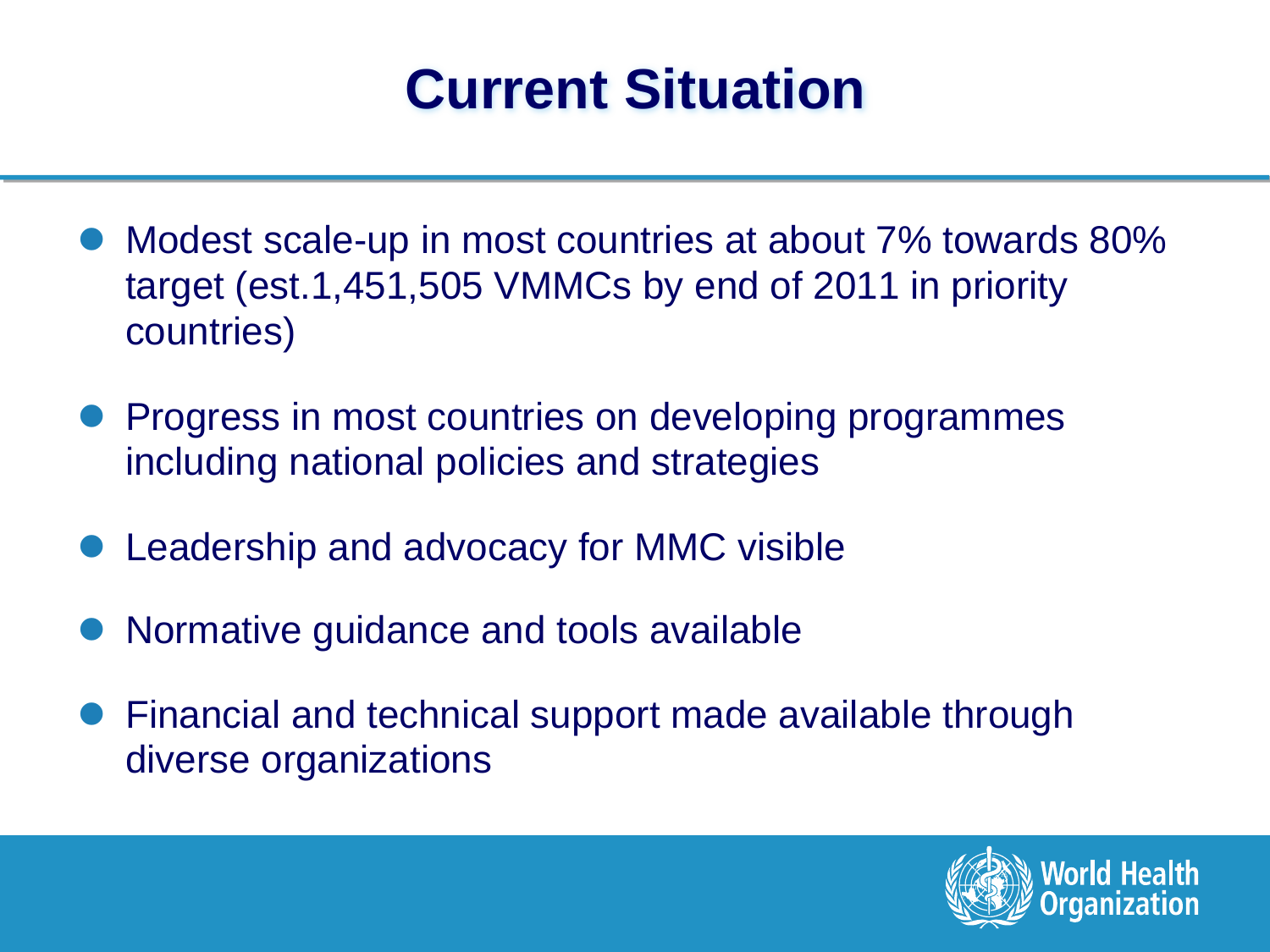## **Participating Stakeholders**

- **National Programmes**
- **Civil Society**
- **Bill & Melinda Gates Foundation**
- PEPFAR (e.g., CDC, USAID, DOD, OGAC)
- **UNAIDS**
- World Bank
- l WHO

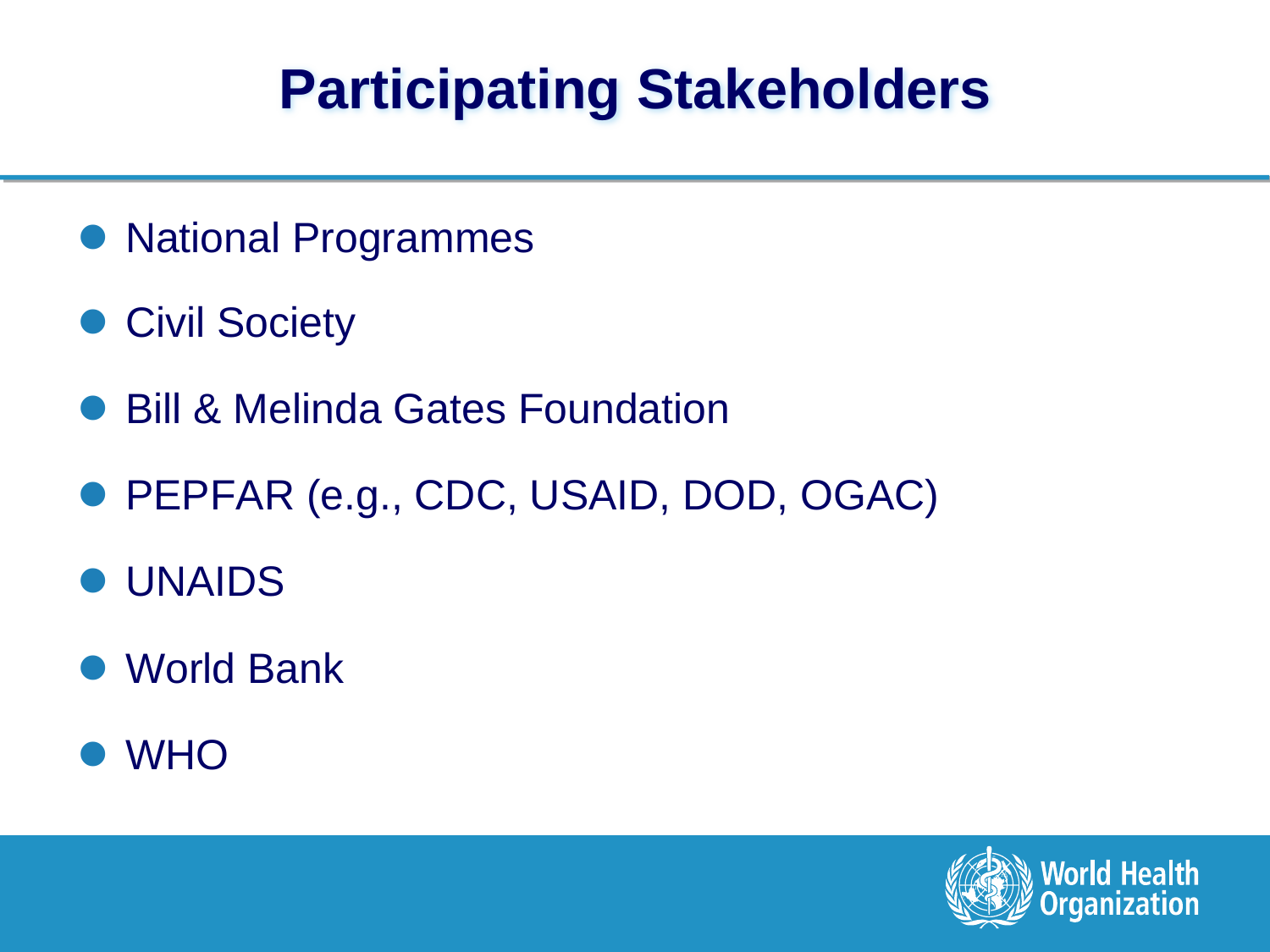#### **Linkages with other frameworks: will facilitate achieving goals of other strategies**

- 2011 Political Declaration pledge to promote VMMC in priority countries and to position prevention as "cornerstone" of response
- l UNAIDS Strategy 2011-2015 towards zero new infections
- WHO HIV Strategy 2011-2015 recognizes VMMC as core strategy for scale-up
- **PEPFAR Five-Year Strategy increased investments in** VMMC
- Gates Foundation HIV Strategy expand efforts to reduce new infections in SSA, including VMMC

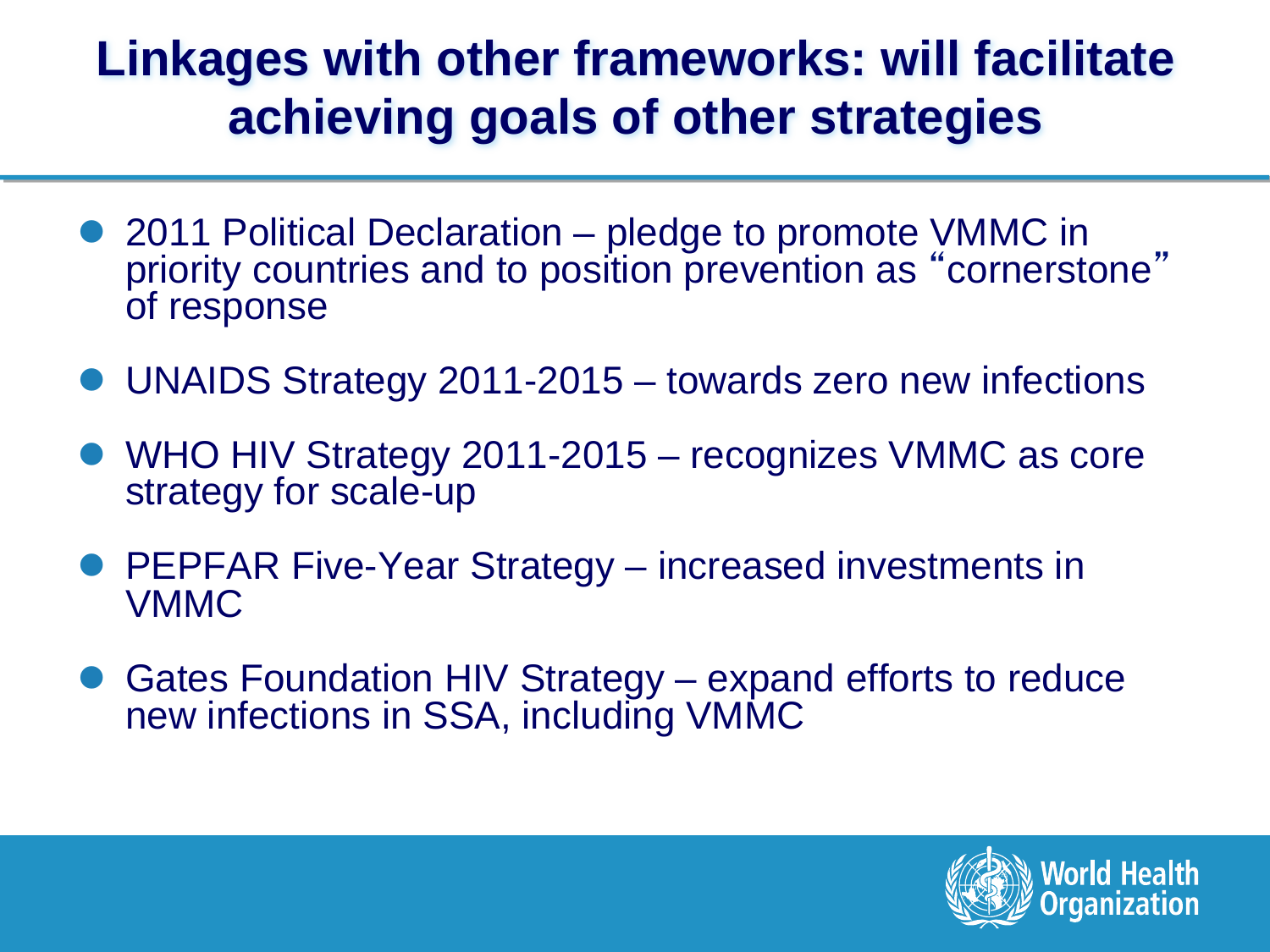### **Strategic Vision**

*Voluntary medical male circumcision is established as a social norm for neonates, adolescents and adults, and acts in synergy with other HIV prevention strategies to move towards zero new infections in countries with generalized epidemics where the prevalence of male circumcision is low.* 

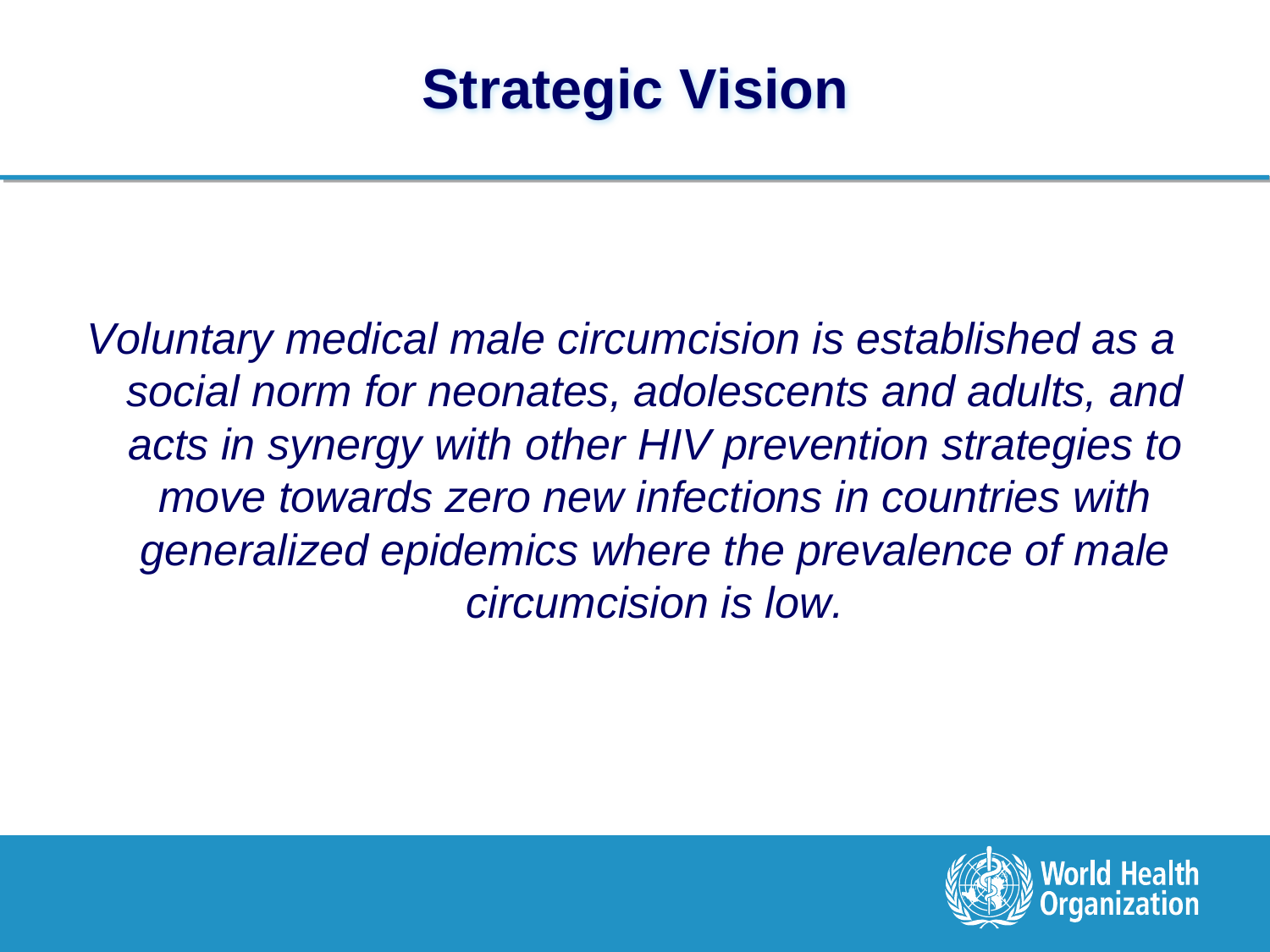### **Strategic Goal**

*By 2016, countries with generalized HIV epidemics and low prevalence of medical male circumcision have* 

*(a)Offered VMMC to at least 80% of adult men, and* 

*(b)Established a sustainable national programme that provides male circumcision services to all newborn and at least 80% of adolescents and young men.* 

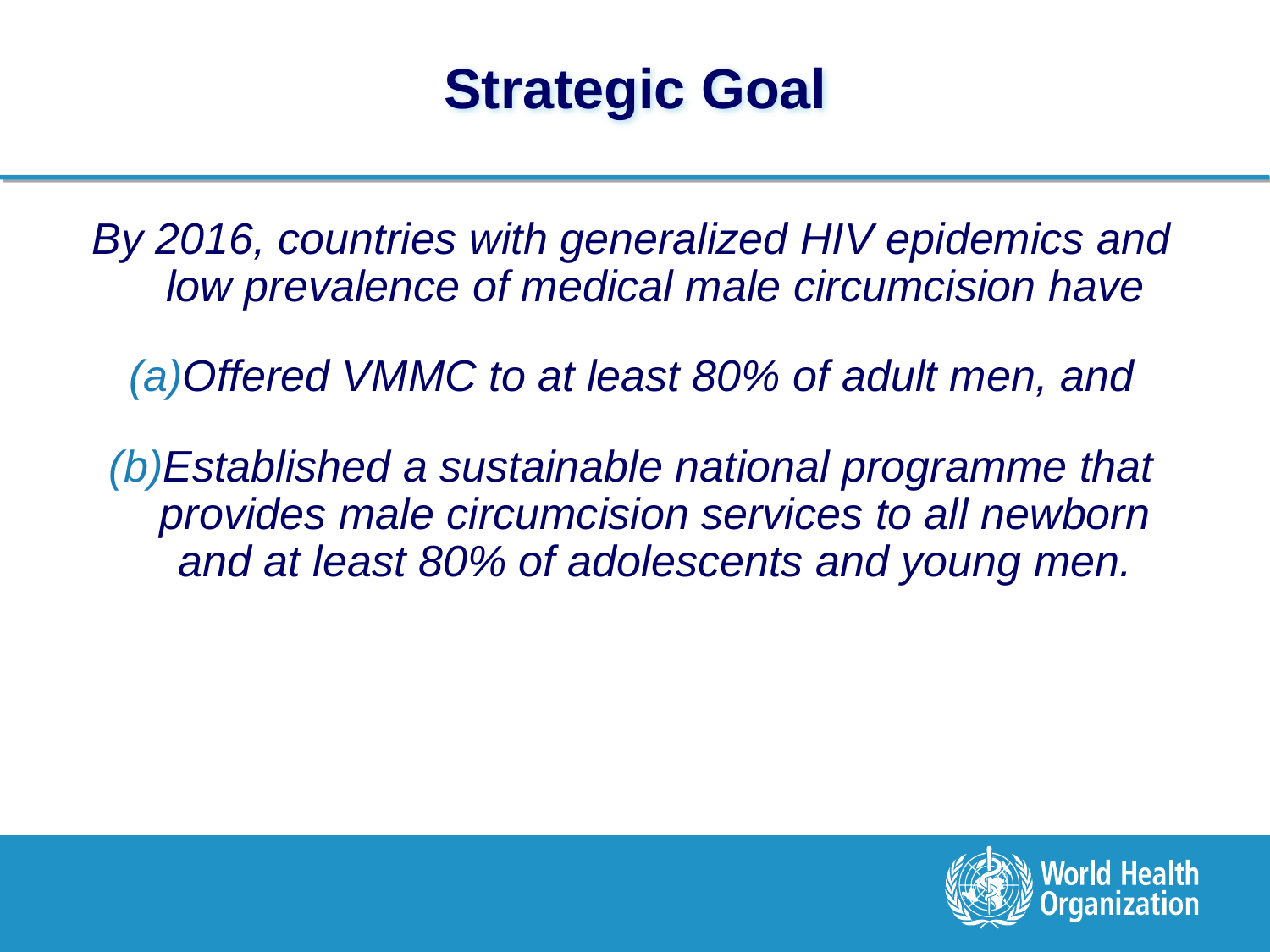# **Underlying Principles**

- *Country leadership and ownership*
- *Human rights* (VMMC is safe, voluntary and based on informed consent)
- **ID Recognition of** *gender* dimensions in planning and implementation (including taking advantage of VMMC to accelerate gender-transformative responses)
- l A *comprehensive* package of services
- l *Combination of dedicated and integrated approaches* to maximize public health benefits

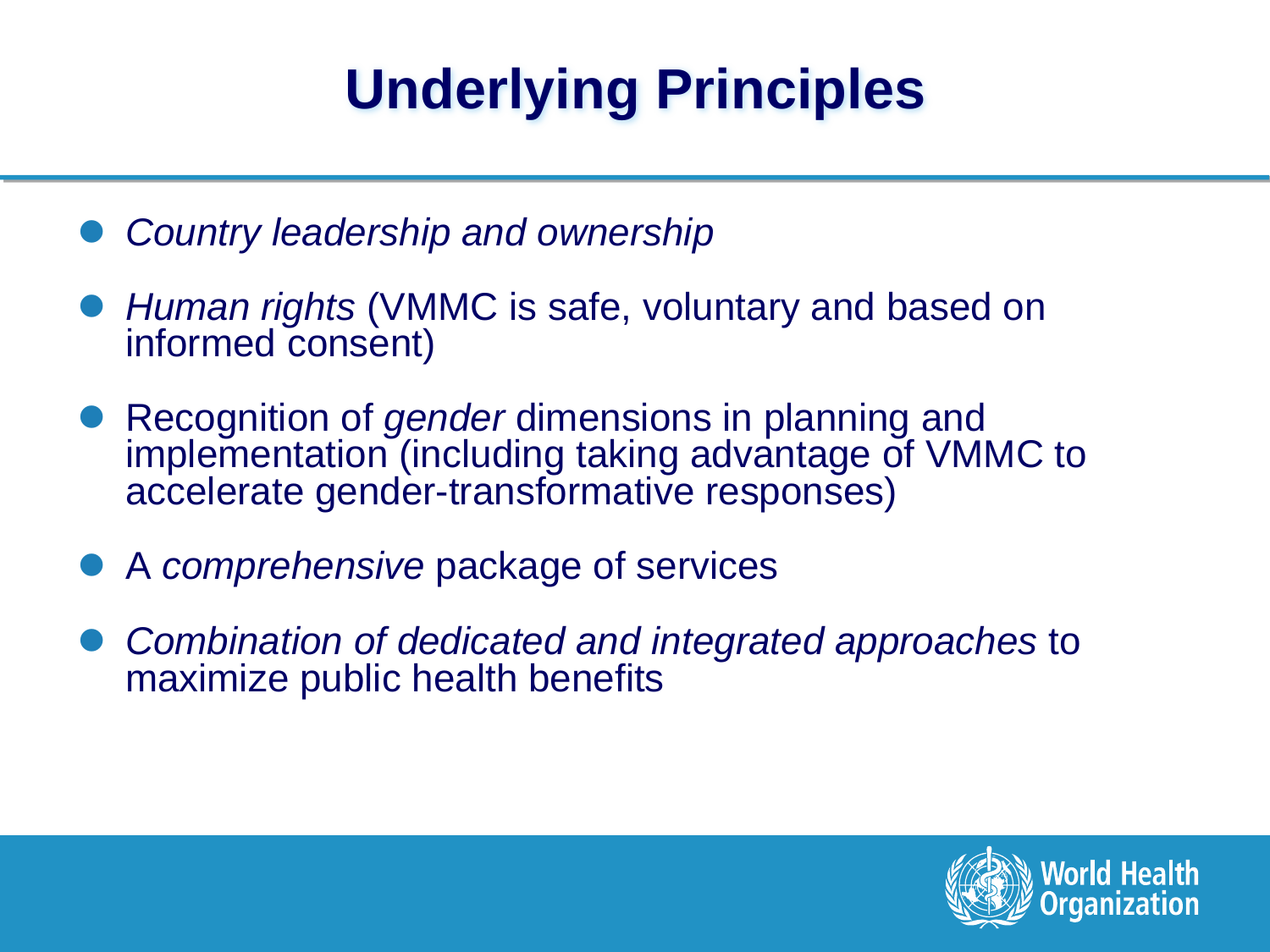### **Strategic Pillars**

- Leadership and advocacy
- Country implementation
- Innovations for scale-up
- Communications
- Resource mobilization
- Monitoring and evaluation
- **Coordination and accountability**

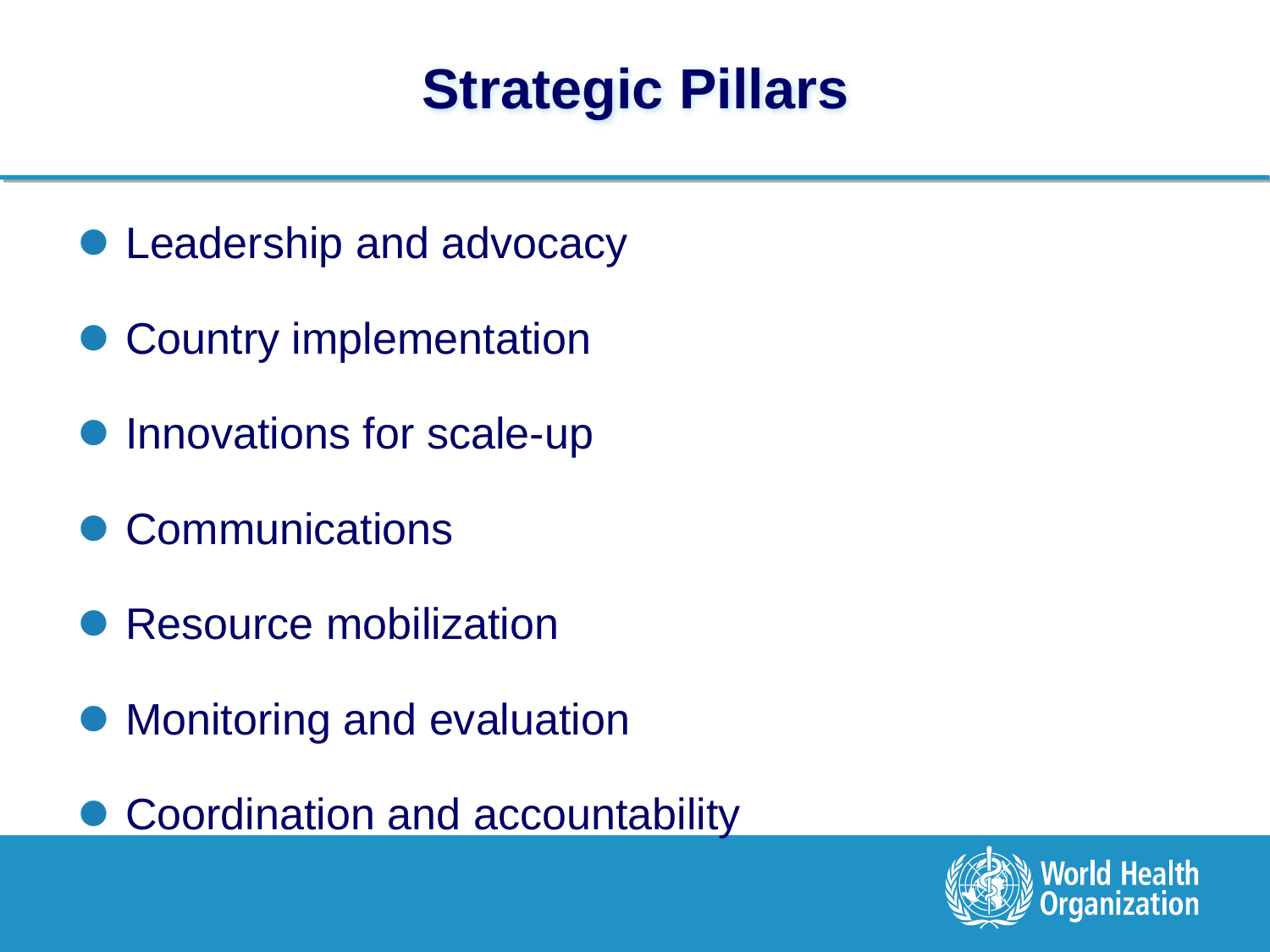#### **Strategic Pillar 1: Leadership and Advocacy**

- Engage VMMC champions at global, regional and country levels
- Leadership and engagement by Ministries of Health and Finance
- Leadership and engagement by regional bodies (and by regional offices of partners)
- Peer-to-peer leadership within region
- Develop joint advocacy strategy (e.g., key messages, etc.)
- Support technical/programme officers
- Support grassroots advocacy
- l Strategically use key events to build support for VMMC scale-up

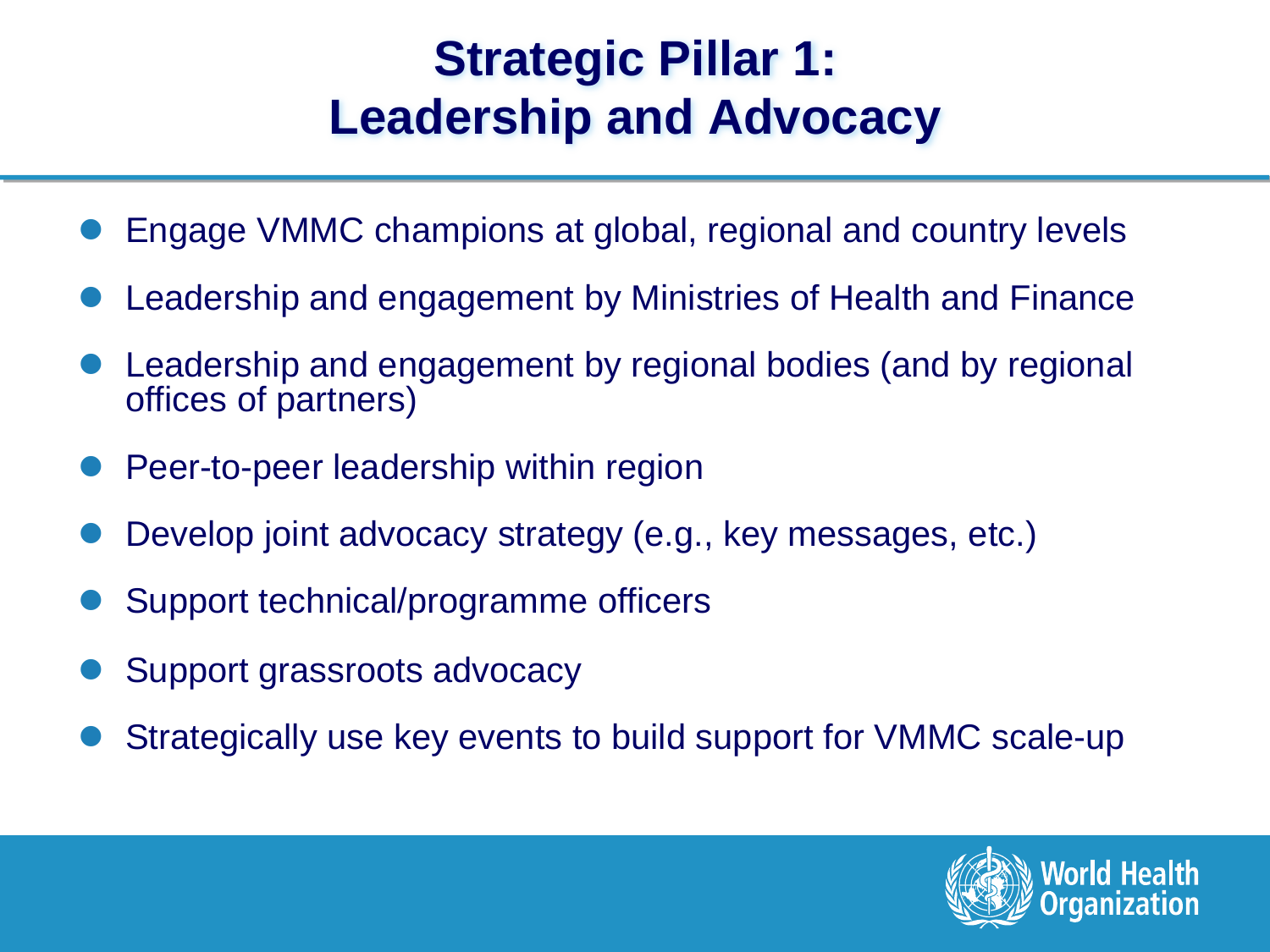#### **Strategic Pillar 2: Country Implementation**

- Expand VMMC service access (e.g., agreement on timing and pace of scale-up, optimal expansion and service delivery approaches, plans for catch-up and sustainability, commodity procurement and supply management,quality assurance, tailored training initiatives, technical assistance)
- National assessments (e.g., progress and capacity assessment, quantification of capacity-building needs, regional meetings annually)

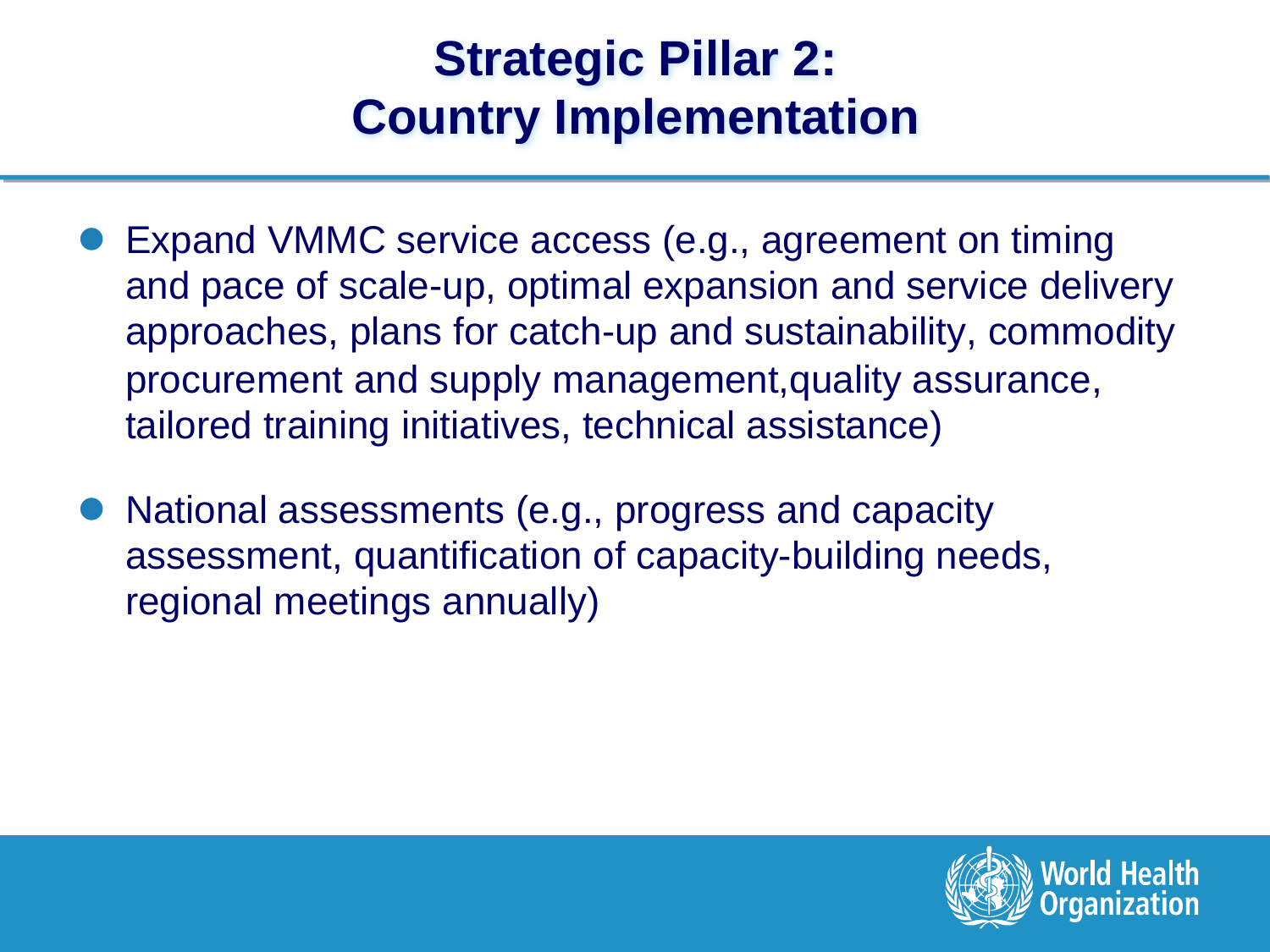#### **Strategic Pillar 2: Country Implementation (Cont**'**d)**

- l Country-specific operational plans (e.g., plans for catch-up and sustainability phases, estimation of resource needs, steps to maximize synergies between VMMC and other services)
- l Community engagement/mobilization/preparation and demand creation (e.g., engagement of key community gatekeepers, South-South "best practice" sessions, resource mobilization for community education and mobilization, grassroots community mobilization, engagement of key groups such as women, girls, young people)

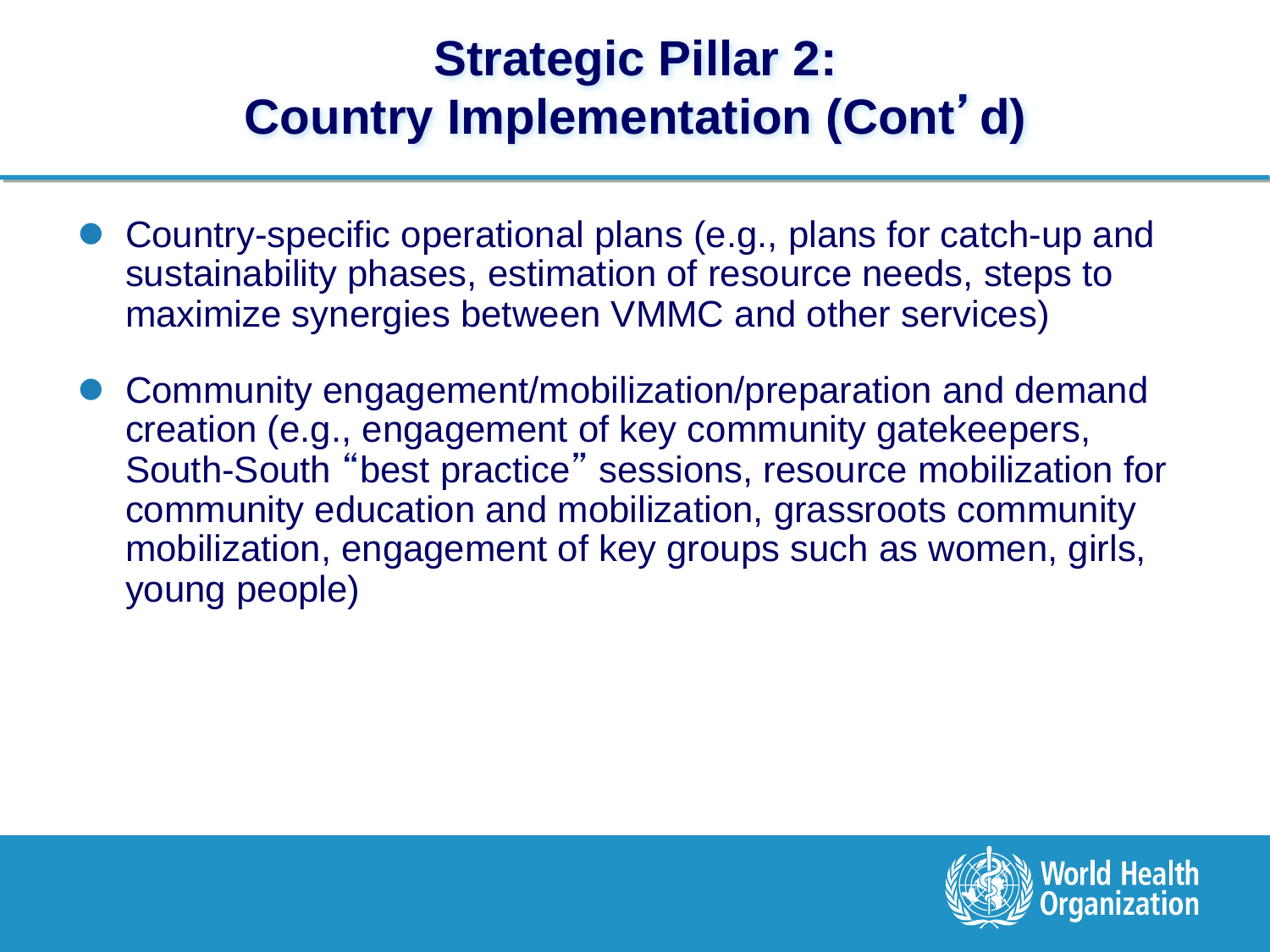#### **Strategic Pillar 3: Innovations for Scale-Up**

- Technologies and devices (e.g., research studies, technical review, normative guidance, demand estimation, favourable pricing, roll-out, advocacy, communications, review of costs and benefits, adverse event surveillance)
- Human resources and other innovations (e.g., implementation and evaluation of model programmes, documentation of best practices, task-shifting and tasksharing, country-specific human resource assessments, other innovations)

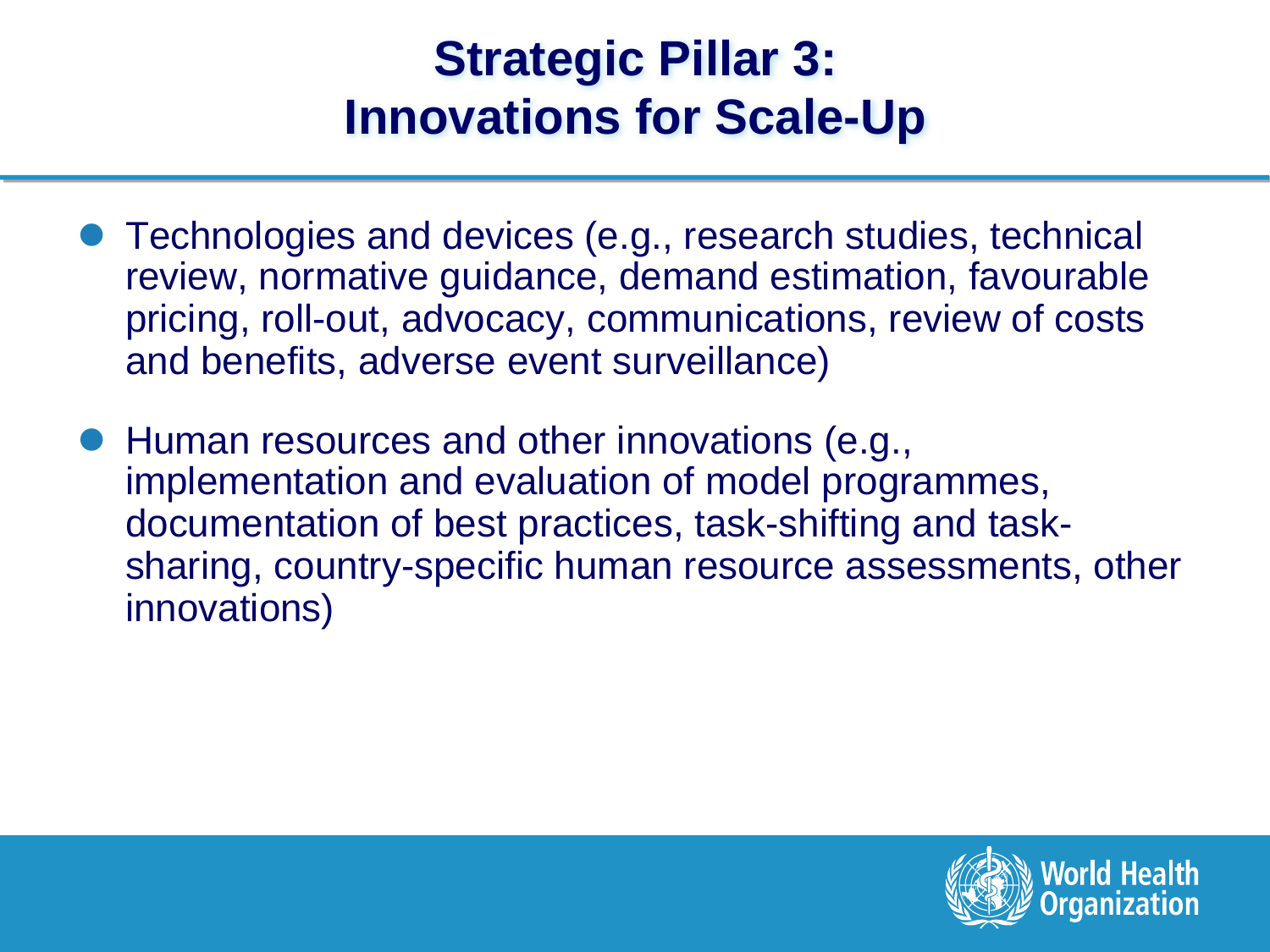#### **Strategic Pillar 3: Innovations for Scale-Up (Cont**'**d)**

- Access (e.g., transportation, flexible service delivery)
- Promoting further innovation (operational and implementation research to improve service delivery and link VMMC with other services)

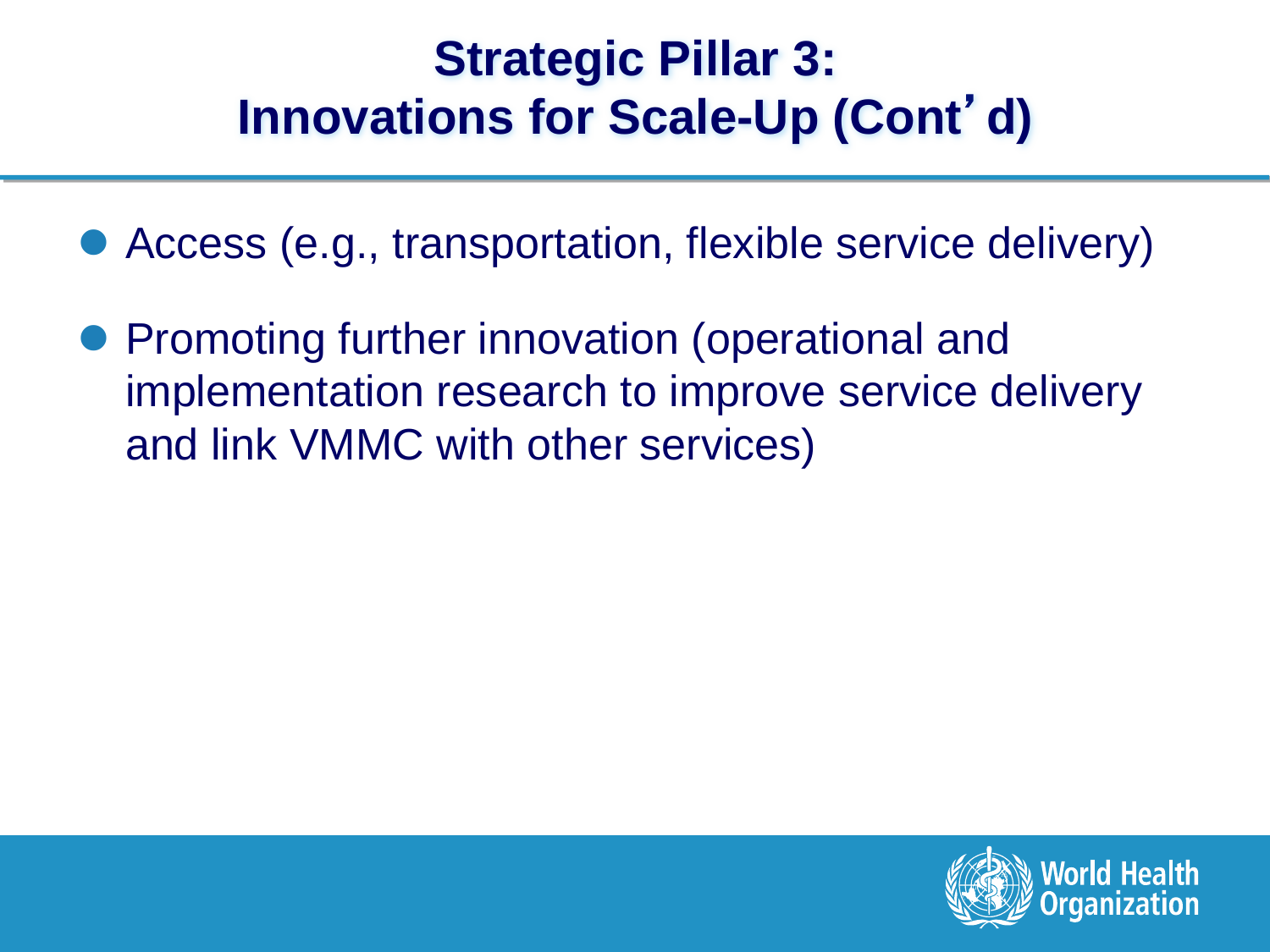#### **Strategic Pillar 4: Communications**

- Country-specific communications assessment
- Agree on key messages for scale-up
- Use media and social networking
- **Implement innovative communications tools and** strategies (e.g., SMS messaging)
- Document best practices
- **Grassroots communications strategies**

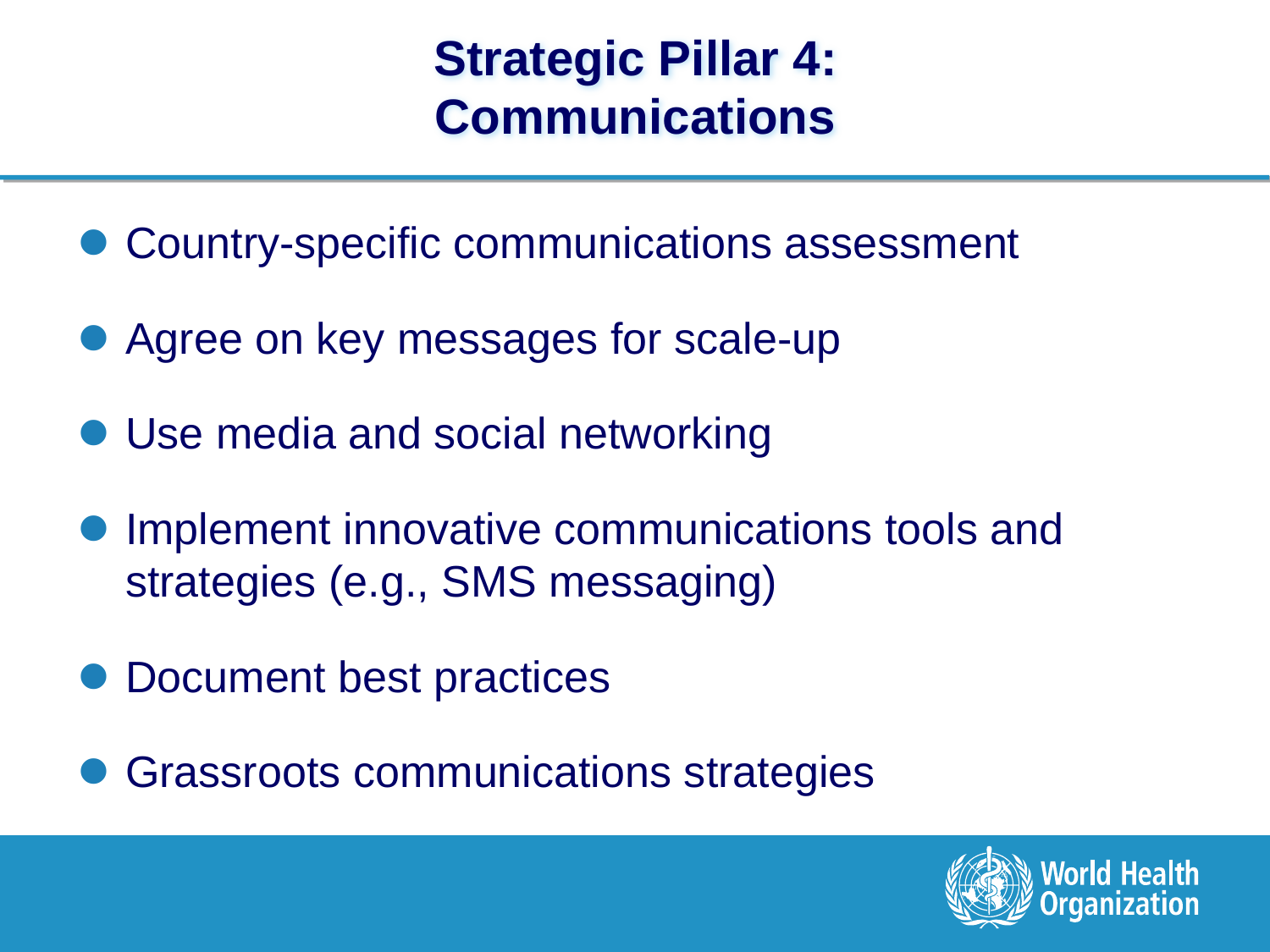#### **Strategic Pillar 5: Resource Mobilization**

- Country-specific estimates of resource needs, resource availability, and economic impact
- Optimize available financing channels to support scale-up
- Seek financing from private sector and health insurance options
- Regional resource mobilization

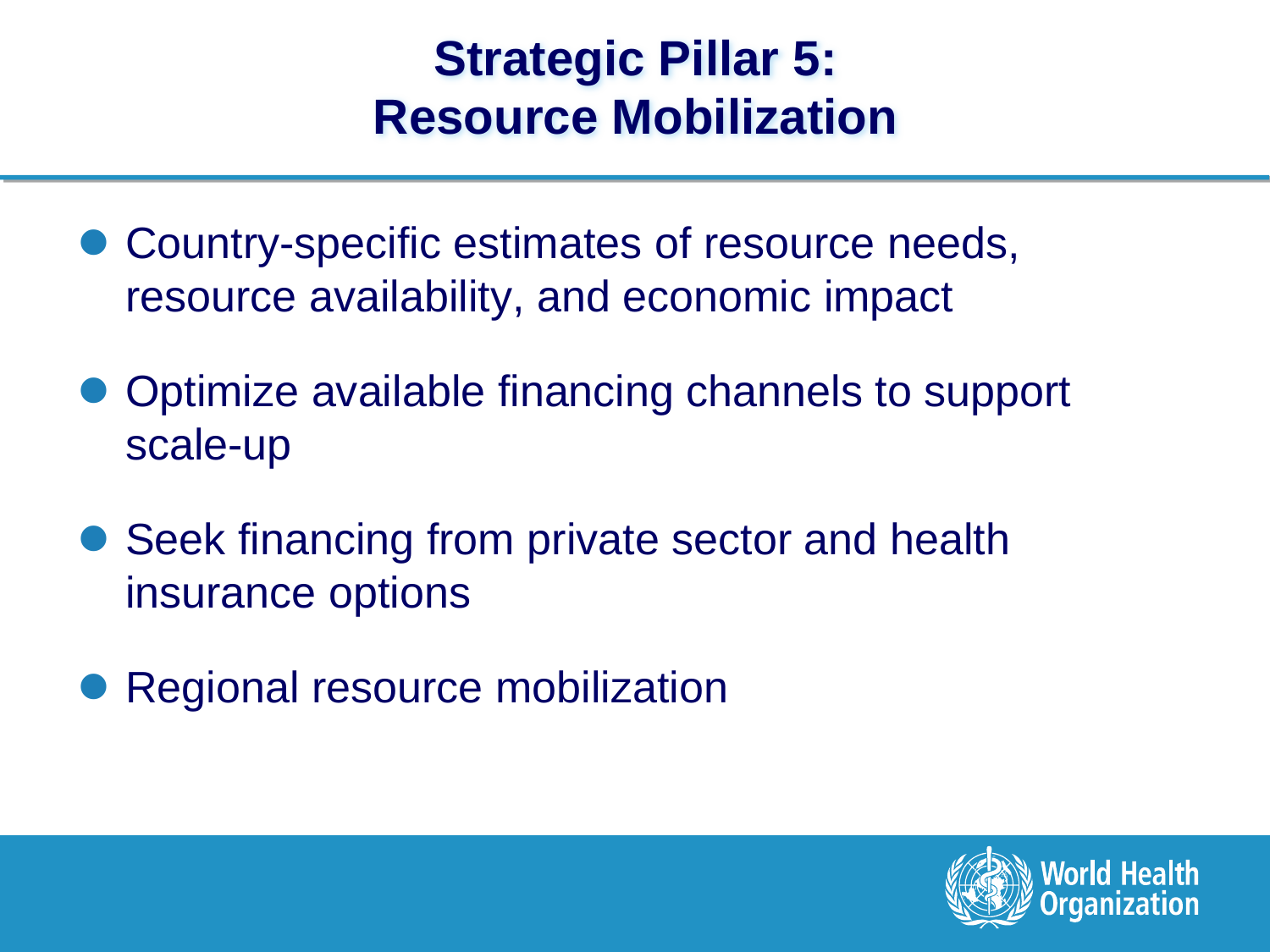#### **Strategic Pillar 6: Monitoring and Evaluation**

- Country-specific M&E assessments and capacity-building
- Routine reporting on progress in scale-up (using standard national and global frameworks)
- Use data to improve programmes
- Incorporate VMMC in other relevant services
- l Annual progress report by WHO and UNAIDS
- Evaluate impact of VMMC
- l Periodic reviews and assessments of operational research priorities
- Adverse event surveillance
- Document best practices
- M&E technical assistance from international and regional partners

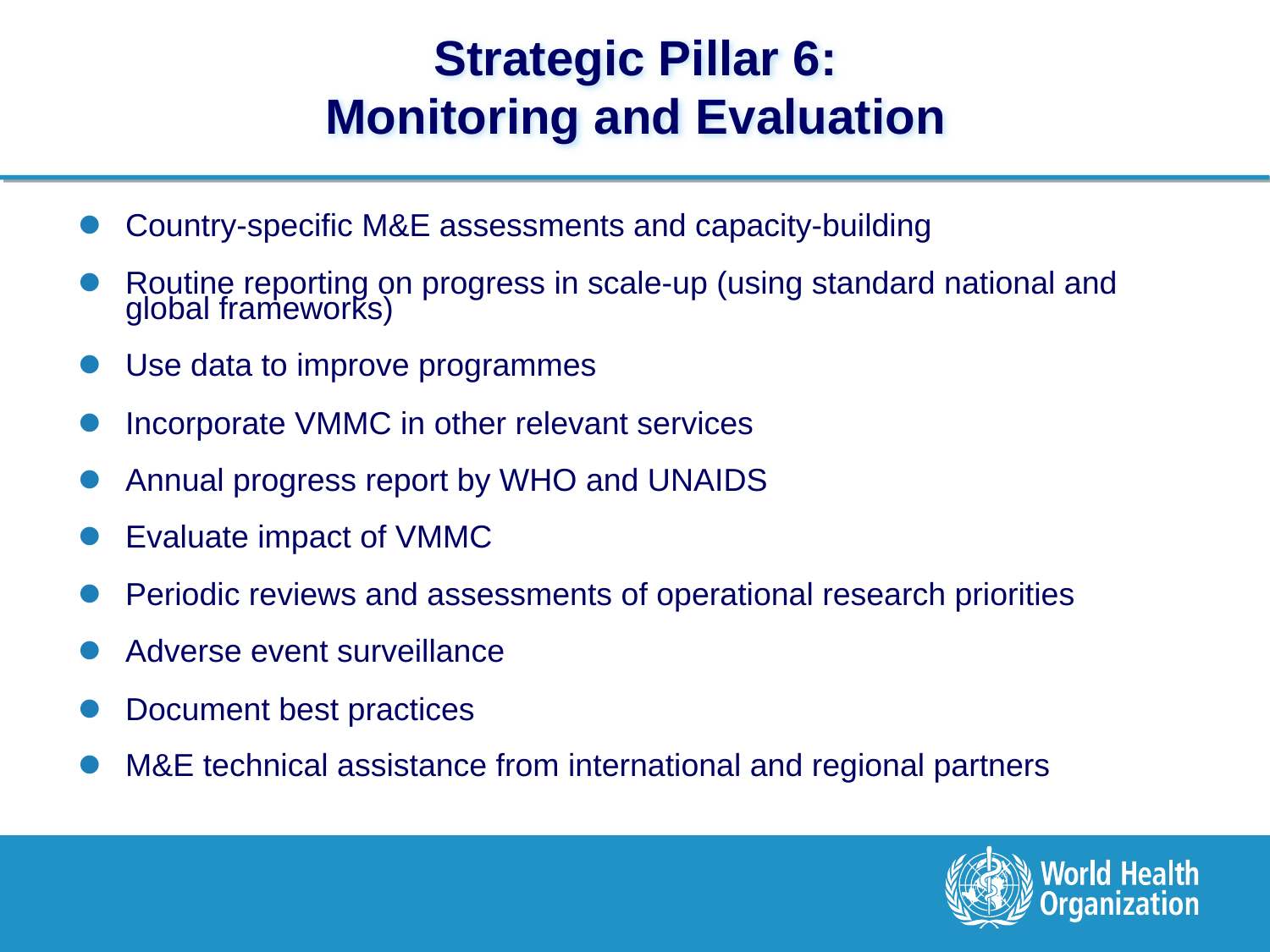#### **Strategic Pillar 7: Coordination and Accountability**

- Partners to agree on joint milestones and expected results
- Obtain agency commitments within individual agencies
- Accountability: establish agreed indicators and metrics to measure progress
- Convene periodically by conference call and face-to-face
- Strengthen national MC task forces
- Conduct joint missions where indicated